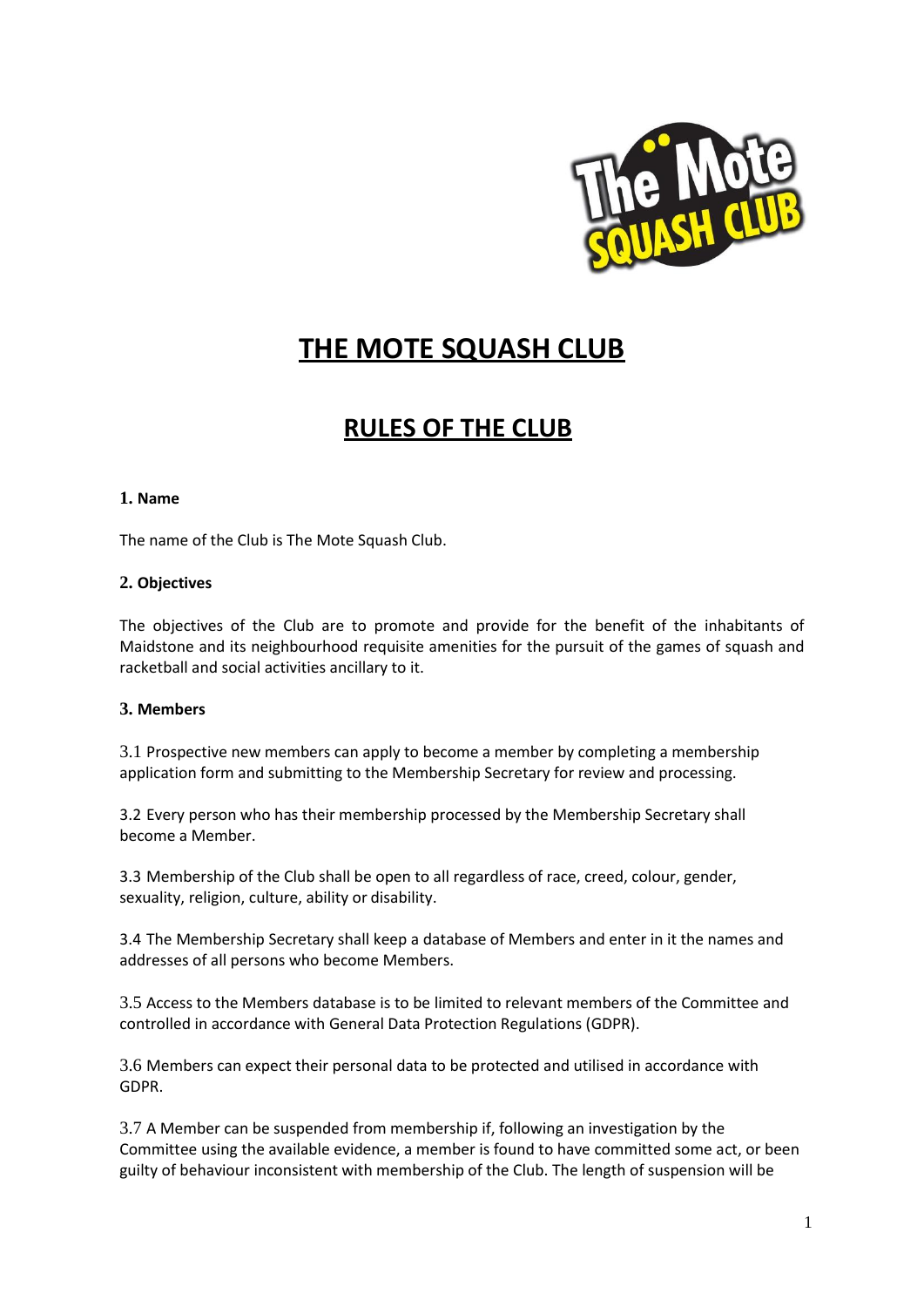determined by a simple majority vote of the Committee.

- 3.8 A Member shall cease to be a Member if;
	- 3.8.1 they give the Membership Secretary written notice of resignation of their membership; or
	- 3.8.2 they fail to pay any subscription within one month after the due date of payment; or
	- 3.8.3 having committed some act or been guilty of behaviour inconsistent with membership of the Club, the Committee resolves by a majority of three quarters to remove them from membership.
- 3.9 The classes of membership shall be as follows:
	- (a) **Full membership** may play at any time
	- (b) **Off Peak membership** members who wish to play at off peak periods so are unable to play Monday to Thursday between 5pm and 9pm.
	- (c) **Family membership** consists of two adults and any number of children (U18 or full-time student) who live at the same address. They all may play at any time.
	- (d) **Student membership** aged 18 and over and **in full-time education** (evidence to be provided by production of a current valid Student ID card). May play at any time.
	- (e) **Junior membership** aged 18 and under. May play at any time.
	- (f) **Social membership** non-playing members who wish to enjoy the facilities of the Club.
	- (g) **Senior membership –** aged 65 or over at start of club year or when they join who may play at any time.

### **4. Subscriptions and Fees**

4.1 The Annual General Meeting of the Club shall have power to vary subscription rates for the year by an ordinary resolution.

4.2 The annual subscription of a full member of the Club shall be the full fee payable in advance on **1st October** in each year, as decided at the Annual General Meeting.

4.3 A member who fails to renew their membership within 1 month of the due date will be required pay a late payment fee on top of their annual membership subscription. The amount of this fee will be pre-determined annually by the Committee.

4.4 Any re-joining members may be exempt from paying the late payment fee dependent on the circumstances. This will be at the discretion of the Committee.

4.5 A person who is elected to be a Member after 1<sup>st</sup> January in any year, shall pay a proportion of the full subscription rates as decided by the Committee.

4.6 Juniors and Students may benefit from a reduced court fee as determined by the Committee.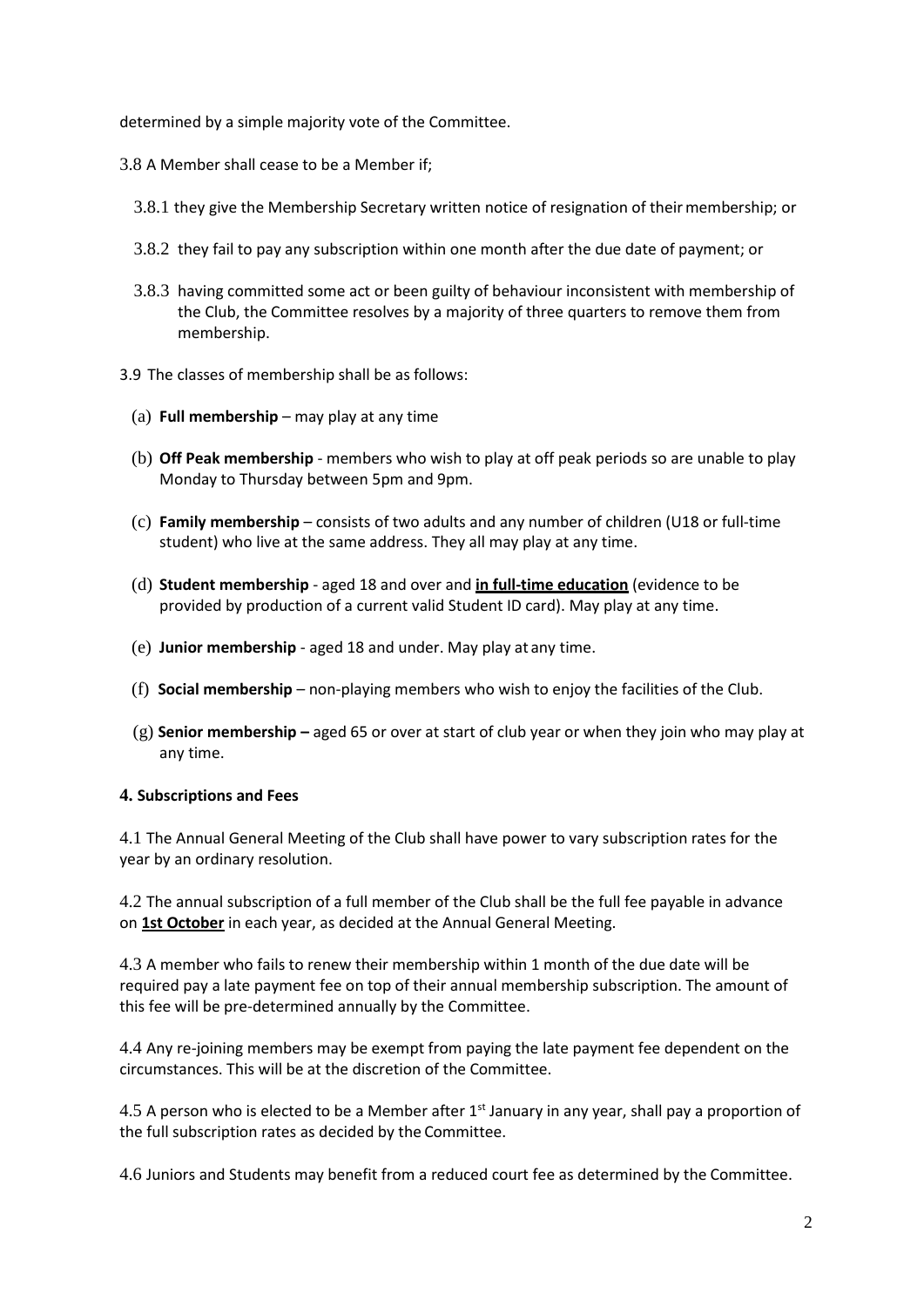### **5. Guests and Visitors**

Guests and visitors may be permitted to enjoy the facilities of the Club as follows:

5.1 Guests (family & friends of members) may be introduced by Members to play squash upon paying the appropriate Visitors fee.

- 5.2 Visitors may enter the Club and play as follows:
	- 5.2.1 'Pay and Play' visitors who ring up on the day and wish to play squash may do upon paying the visitors' fee
	- 5.2.2 Visitors may play at the Club for coaching, club matches and other competitions as appropriate and authorised by the Committee – no visitor's fee is required in these instances.

5.3 The Visitors fee shall be payable in advance. The Committee shall have the power to vary this fee as is deemed appropriate.

5.4 The maximum number of times guests and visitors may play at the Clubis limited to six times each year.

5.5 Guests and visitors may use the facilities of the bar during opening hours and purchase alcohol for consumption on the premises.

#### **6. Officers**

6.1 The Honorary Officers of the Club shall be a Chairman, a Vice Chairman, a Treasurer and a Secretary and must be Members of the Club.

6.2 Any Officer may retire by giving one week's prior notice to the Secretary,and all shall retire at each Annual General Meeting, but shall be eligible for re-election at that meeting.

### **7. The Committee**

7.1 The Committee consists of the Officers and not fewer than four and not more than eight other Members.

7.2 Any Member of the Committee may retire by giving one week's prior notice to the Secretary, and all shall retire at each Annual General Meeting, but shall be eligible for re- election at that meeting.

7.3 Any casual vacancy on the Committee or of any office including that of Trustee or Auditor arising after the Annual General Meeting may be filled by the Committee.

7.4 The Committee shall manage all the affairs of the Club (including the purchase for the Club and the supply by the Club of intoxicating liquor and the fixing of the permitted hours for the supply and consumption of it) and shall have power to do everything necessary for that purpose.

7.5 The quorum of the Committee shall be four.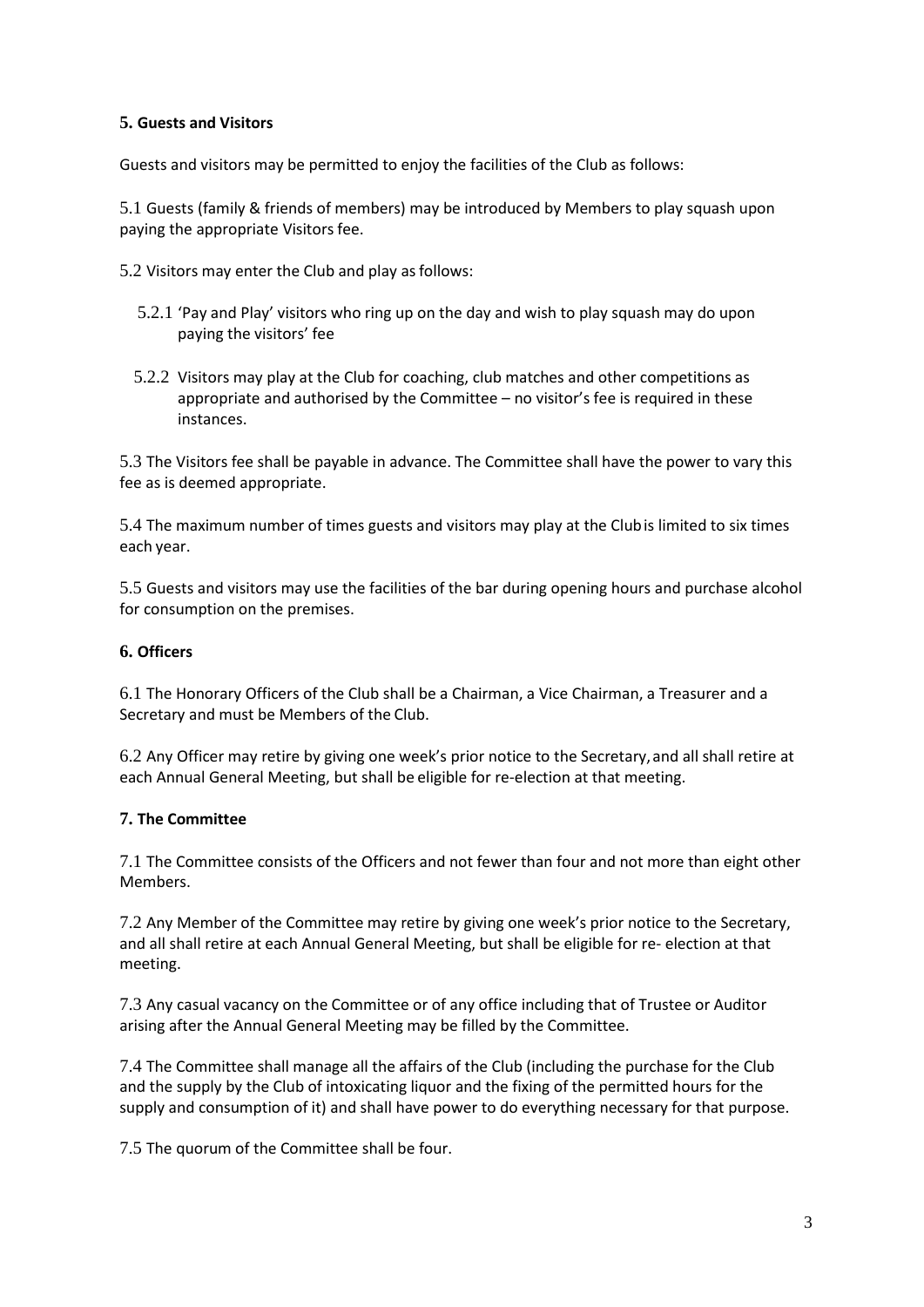7.6 Committee meetings shall be held at an appropriate frequency to conduct the proper business of the Club.

7.7 Not less than three days' notice (written or oral) shall be given by the Secretary to Member of the Committee of every monthly meeting but in anemergency at the discretion of the Chairman and Secretary additional meetings may be called, on not less than 24 hours notice.

7.8 Decision at meetings of the Committee are made by a simple majority andin the event of equality of voting the Chairman (or the acting Chairman of that meeting) shall have a casting vote.

### **8. Annual General Meetings**

8.1 An Annual General Meeting shall be held every year.

8.2 The business of the Annual General Meeting shall be:

- a) To receive the Chairman's report of the activities of the Club during the preceding year.
- b) To receive and consider the accounts of the Club for the precedingyear and the Auditors' report on the accounts and the Treasurer's report on the financial position of the Club;
- c) To elect Officers and other Members of the Committee;
- d) To remove and elect the Auditors and the Trustees or to confirm that they remain in office;
- e) To fix the subscription rates for the current year.

#### **9. Extraordinary General Meetings**

9.1 An Extraordinary General Meeting may be convened at any time upon either a resolution of the Committee or a requisition setting out the resolution to be proposed atit. The requisition must be signed by no less than 30 Members and served on the Secretary. If the Secretary does not give notice of the meeting pursuant to the requisition on or before the expiry date of 14 days from service of the requisition, the requisitors, or any one or more of them on behalf of the others may give notice of the meeting.

9.2 The business which may be conducted at an extraordinary generalmeeting may be any one or more of:-

- 9.2.1 Removing all or any of the officers, other members of Committee, Trustees and Auditors of the Club and filling the vacancies caused by such removal; or
- 9.2.2 Altering these rules; or
- 9.2.3 Dissolving the Club.

#### **10. Proceedings at Annual and Extraordinary General Meetings**

10.1 Not less than 21 days' notice in writing setting out the resolutions to be proposed at the meeting shall be sent to every member by electronic means.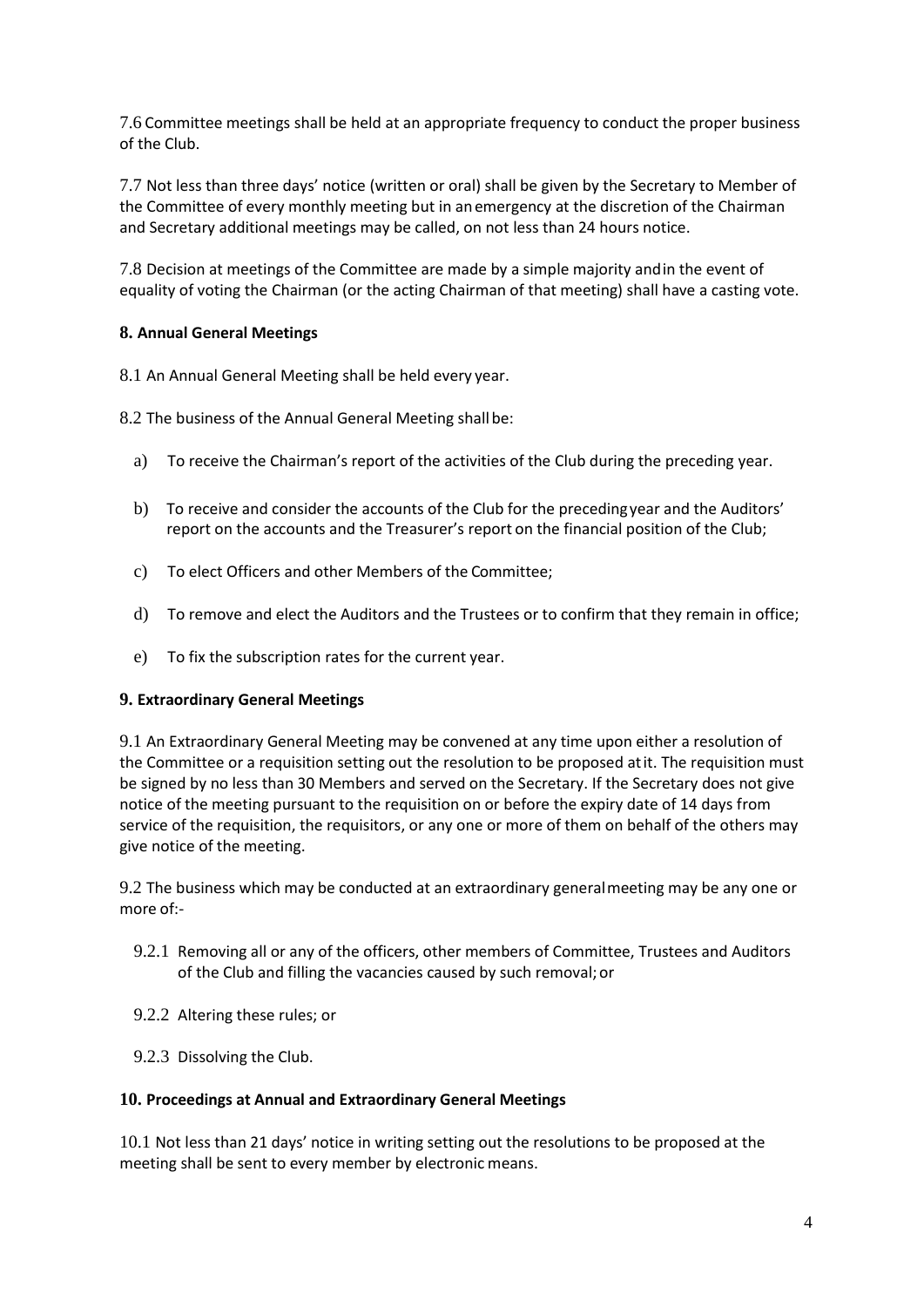10.2 Resolutions at Annual General Meetings shall be passed by a simple majority of the votes entitled to be cast by the Members present at the meeting.

10.3 Resolutions at Extraordinary General Meetings shall be passed by a majorityof three-quarters of the votes entitled to be cast by the Members present at the meeting.

10.4 Each Member shall have one vote on every resolution.

10.5 In the event of equality in voting at an Annual General Meeting the Chairman (or acting Chairman at that meeting) shall have a second or casting vote, but there shall be no second or casting vote on any resolution proposed at an extraordinary general meeting.

10.6 Nominations of persons for election to any office must be made in writing to the Secretary not less than 28 days before the meeting at which elections for that office are intended to be proposed.

## **11. Trustees**

11.1 The number of Trustees shall be not fewer than 2 nor more than 4.

11.2 Trustees shall be confirmed at the Annual General Meeting by majority voting of the Members.

11.3 There shall be vested in the Trustee all the property of the club other than cash which will be under the control of the Treasurer.

11.4 The Trustees may deal with the property so vested in them by way of sale, mortgage, charge, lease or otherwise as directed by the club. Such direction shall be given by a resolution of the members of the Club passed by a majority of the members present at a duly convened meeting of the Club and when as passed shall in favour of a purchaser mortgagee, chargee, lessee or grantee be blinding upon Members of the Club. A certificate purporting to be signed by the Secretary for the time being of the Club shall in favour of those persons be conclusive evidence that a direction complying in all respects with the above provisions of this rule was duly given to the Trustees.

### **12. Accounts Income and Property**

12.1 The financial year of the club shall end on 31st March in every year, to which day the accounts shall be balanced and drawn.

12.2 The Committee shall keep accurate accounts of the activities of the Club and shall cause such accounts to be made up and submitted to the Annual General Meeting. The accounts shall be examined and verified by a suitably qualified accountant, approved by the Committee.

12.3 Copies of the statement of account shall be made available to every Member with the notice convening the Annual General Meeting.

12.4 All monies received by the Club shall be paid into an account in the name of the Club at bankers appointed by the Committee, and cheques and other instruments drawn on and directions to the bankers shall be signed by not less than two officers.

12.5 No action involving expenditure in the name or on behalf of the Club shall be taken, and no